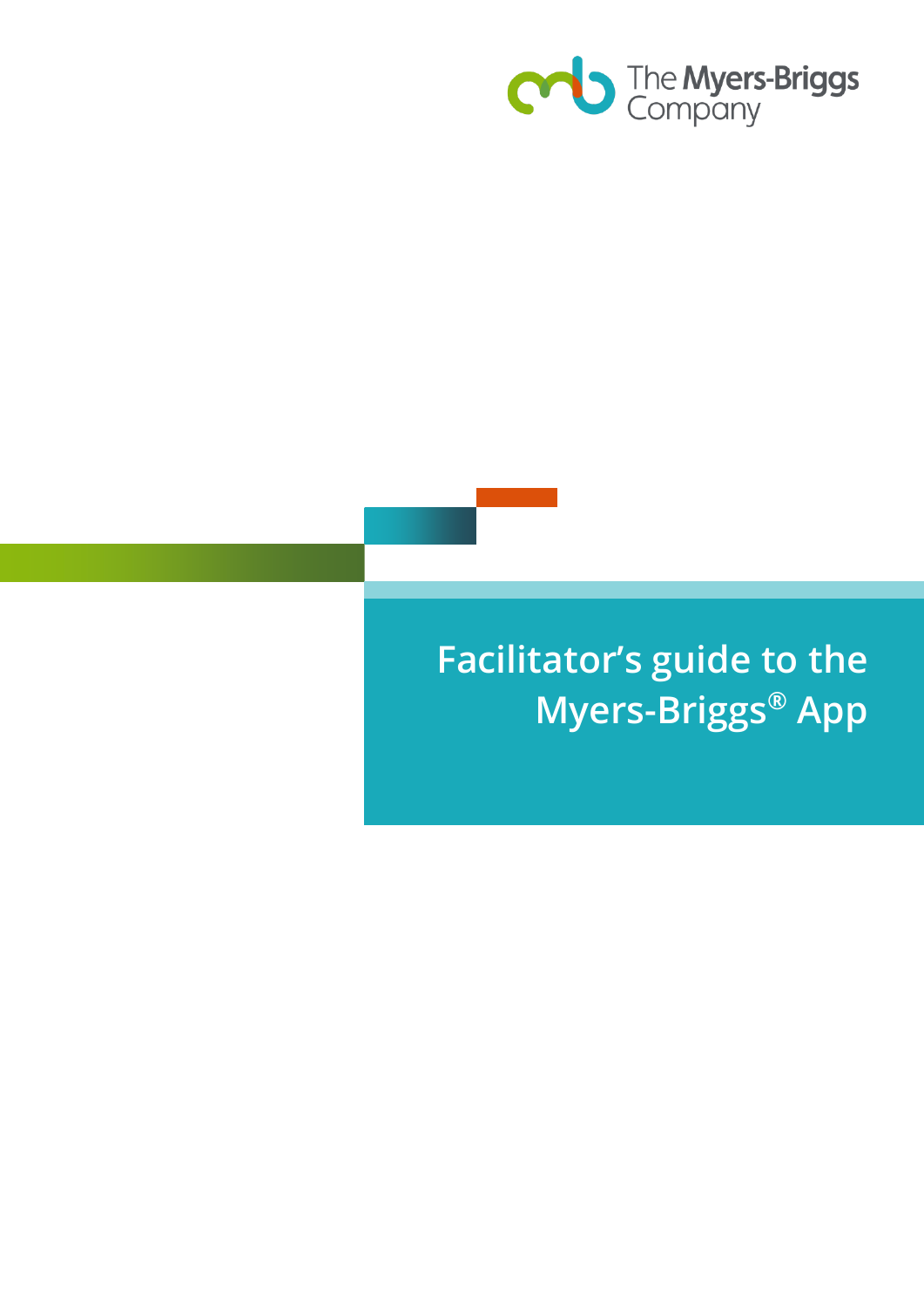## **Facilitator's guide to the Myers-Briggs® App**

The Myers-Briggs® App is the portable guide to MBTI® type. It helps users put self-awareness into action the moment they need it – anytime, anywhere. Users learn about their strengths, potential blind spots, work style, and approach to stress, as well as those of others, and use this knowledge to communicate and work more effectively with people of all MBTI types. To access these insights, all they need to do is open the app on their phone.

For you, the MBTI practitioner, the app is an ideal resource to provide to participants after an event to ensure that their learning will "stick." Using the app helps people keep their knowledge of the MBTI framework alive, thereby increasing the likelihood that your intervention will be a long-term success. It is also a practical tool you can use during a feedback session or workshop to help focus the learning or as part of ongoing learning and development. This guide provides some practical ideas for incorporating the app into your use of the MBTI assessment.



### **Practitioner-led use**

The Myers-Briggs® App is designed for use with and by people who have identified their best-fit (verified) type. This part of the guide offers ideas for how to use the app during a practitioner-led session or as part of ongoing learning and development.

#### **Using the app in a feedback session or workshop**

There are any number of ways you can incorporate use of the app into a feedback session or workshop. A few examples are presented below.

#### **Enhancing individuals' understanding of self and others**

The Myers-Briggs® App gives users access to detailed information on typical characteristics of people with their – and other – type preferences. In the "Explore" section they can see the following for each of the 16 MBTI types:

- Strengths: Typical strengths, how people of that type are likely to behave when they are at their best
- At work: The type's leadership style, problem-solving approach, and preferred working environment
- Stress: Common stress triggers, responses to everyday and extreme stress, and recovery strategies
- Blind spots: Potential development areas.

In a feedback session or workshop, you can allow time for participants to use the "Explore" section for individual reflection on and



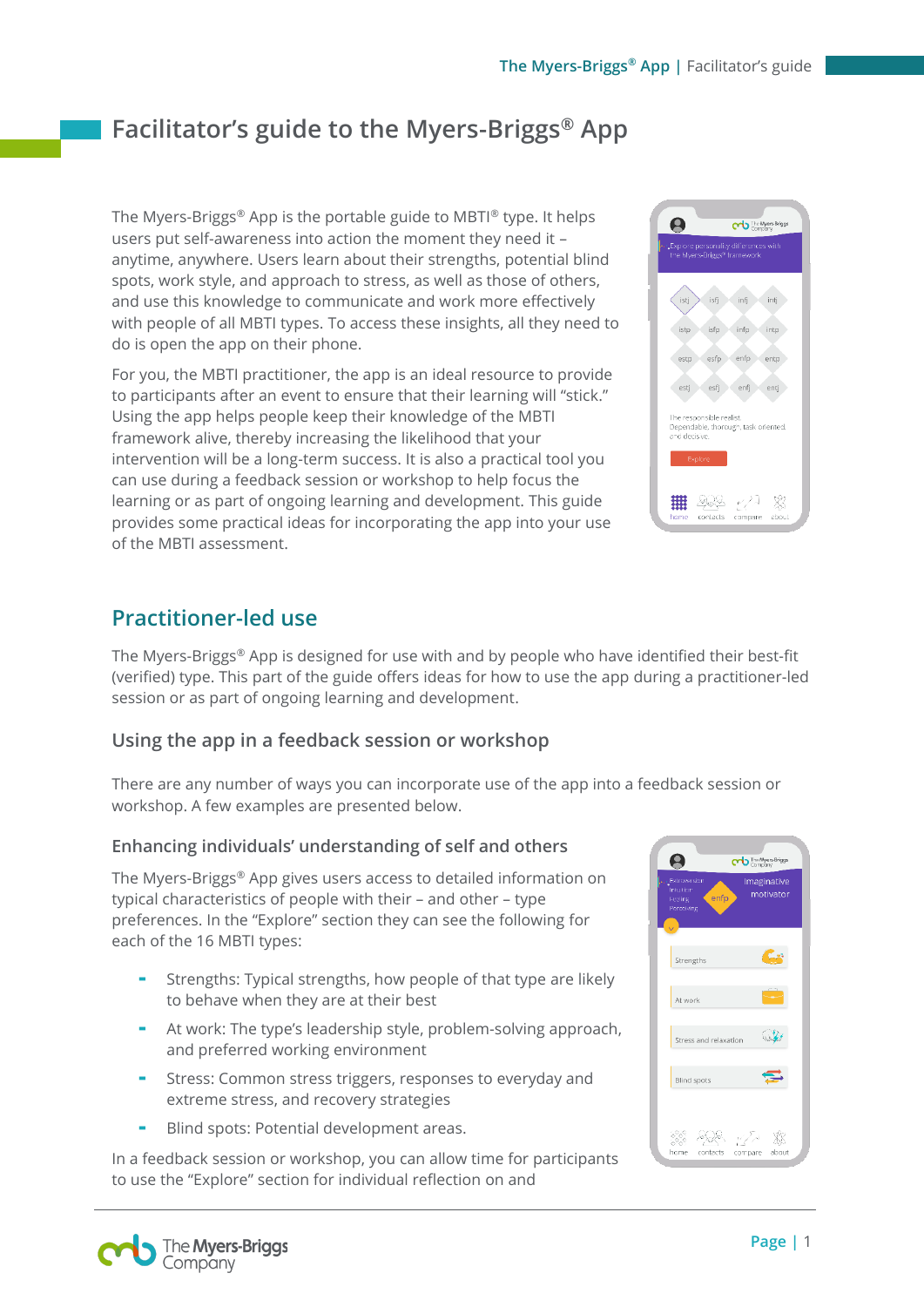examination of aspects of their type. Or you can use it in a focused way for a specific purpose. For example, you could ask participants to

- Write down an important strength and a significant blind spot and think of ways to make use of the former and alleviate the latter, using the information and tips in the app. If appropriate, you might ask them to share these with a partner or present them to the group. Alternatively, ask individuals to draw up an action plan to address one or more of their blind spots.
- Devise their own personal elevator pitch, drawing principally on the "Strengths" and "At work" areas in the "Explore" section.
- Consider a problem you have outlined for them and write down how they would go about solving it. Ask them to compare this to the typical problem-solving approach for their type and then to look at the approach of their opposite type (for example, someone with ISTJ preferences would choose ENFP). Ask them to consider where this opposite approach might be useful. If appropriate, this exercise could lead to a discussion of where an individual's approach to problem solving has been more or less useful and what could change in the future. When do they use Sensing and when do they use Intuition in gathering information? Are there occasions where using their nonpreferred preference would be useful? In making decisions, when do they use Thinking and when do they use Feeling, and are there times when using their less preferred preference would be more effective?

You can also help individuals understand other people better by asking them to read through the "Explore" section content for someone with different type preferences.

#### **Using the** *compare* **function to deepen understanding and improve relationships**

The app's *compare* function, which allows users to explore differences and similarities between two types, can be useful in any activity designed to increase understanding of interpersonal dynamics. For example,

- When addressing relationship issues in coaching or other contexts, use the *compare* function to run through scenarios (real or hypothetical) of how a participant might work with different people.
- In a group session, divide the participants into pairs of contrasting types and ask them to explore the different aspects of the *compare* function and discuss how they could work together most effectively. For a more interactive, fast-paced variant, start with pairs exploring the "Strengths" section, then mix up the pairs to explore "Blind spots," mix again to review "Likes," and finally mix again for "Working together."
- Use the *compare* function to help enliven "breakout room" sessions in a live online workshop.



#### **Consolidating the learning from group activities and experiential sessions**

Although many people enjoy the activities and experiential learning associated with group feedback sessions and MBTI workshops, there is a danger that the learning will be forgotten once the event is over. Using the Myers-Briggs® App as part of an activity or experiential session

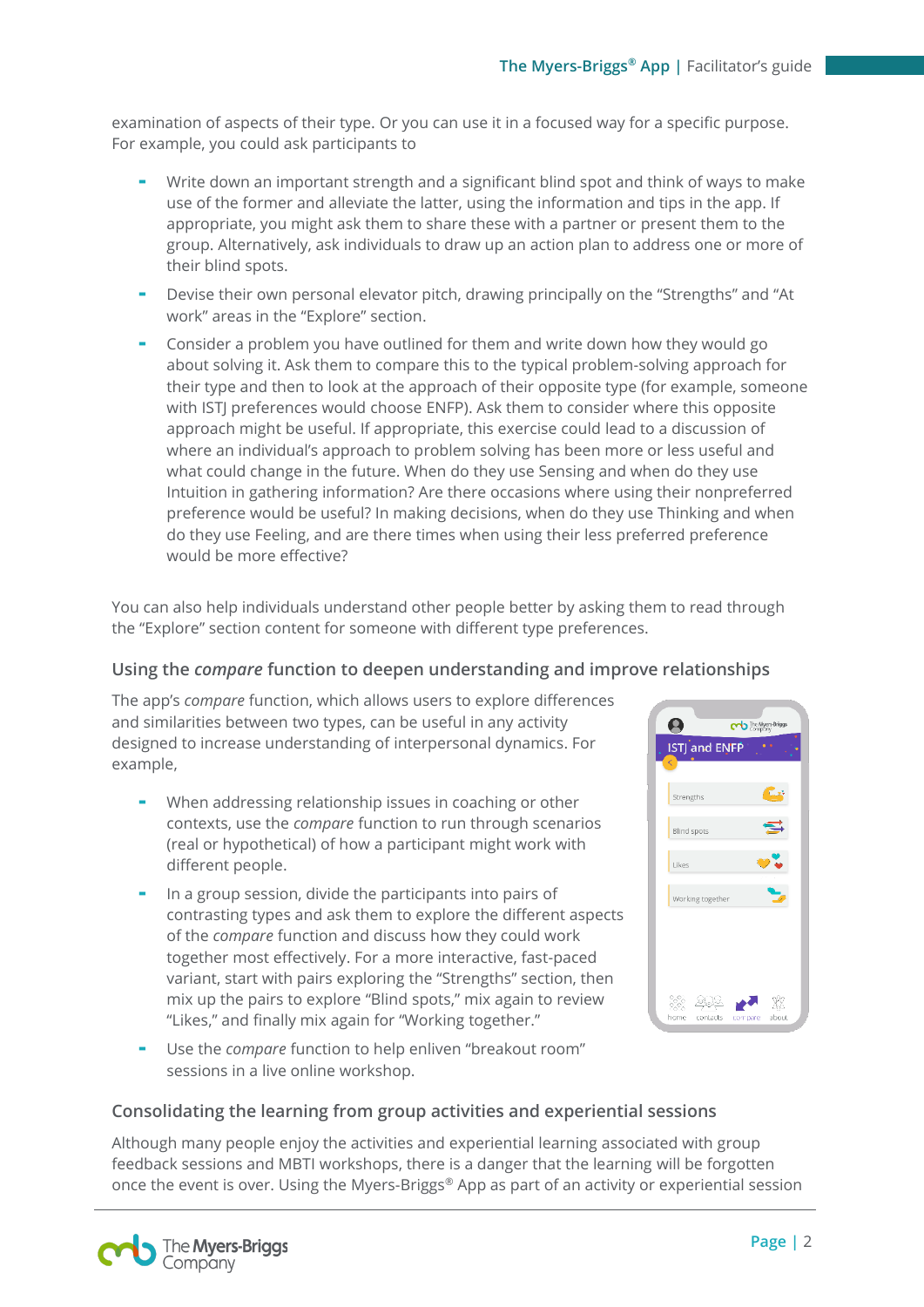consolidates the learning and provides a "bridge" to a resource that participants will have access to on an ongoing basis. Here are some examples of ways to include the app in group activities and experiential sessions.

- *Leadership style:* Many leadership programs include a case study activity in which participants explore the behavior of an individual leader and/or how that leader relates to their team. Incorporate the app by having participants tap the leader's type on the home screen, then tap "Explore," "At work," and finally "Leadership style." If appropriate, ask participants to look at the leadership style information for their own type and consider how they might have acted in the scenario in the case study. Remind them that they can refer to the app content in the future if they are faced with a leadership challenge.
- *Problem-solving approach:* Many programs include a session on problem solving. Participants are presented with a case study and use the app to help them understand the problem-solving approach of the characters in it. At the end of the activity, have participants use the app to look at their own typical problem-solving approach and reflect on when using it would and would not be appropriate.
- *Preferred working environment:* An activity often used to help people understand Extraversion and Introversion divides the participant group into an E group and an I group and then asks each group to draw their preferred working environment. At the end of this activity, make the point that of course people's preferred environment depends on all aspects of their type, not just their preference for E or I, and refer participants to "Preferred working environment" in the "At work" section.
- *Stress:* In one "speed dating" activity, participants are paired up and then, in their pairs, ask each other a question, such as "When do you feel most energized at work?" They then pair up with a new partner and ask each other, "What usually makes you feel stressed?" They then change partners again and ask, "How do you usually respond to stress?" and then finally, with another partner, "When have you experienced extreme stress?" Debrief the activity by asking the participants what differences and similarities they noticed between their responses to the questions and those of their partner, also asking them to state their type. You can do this after the pairs discuss each question or at the end after all the questions have been discussed. Then refer participants to the "Stress" section of the app and remind them that they can choose a different type to see how other people's responses to stress would likely differ from theirs.
- *Comparing types:* Many case-study–based activities ask participants to compare one individual with another. The *compare* function of the app is ideal for this, Conclude the activity by asking participants to compare their type with that of someone they work with.

#### **Using the app in ongoing learning and development**

The Myers-Briggs® App can be a great addition to a live training workshop or other program, but it really comes into its own when you use it to help people stay engaged with type after the event. For example,

- You can use it as part of an ongoing structured learning program, indicating where participants should refer to the app
- You can work with individuals to use the strengths and blind spots information to set up development plans